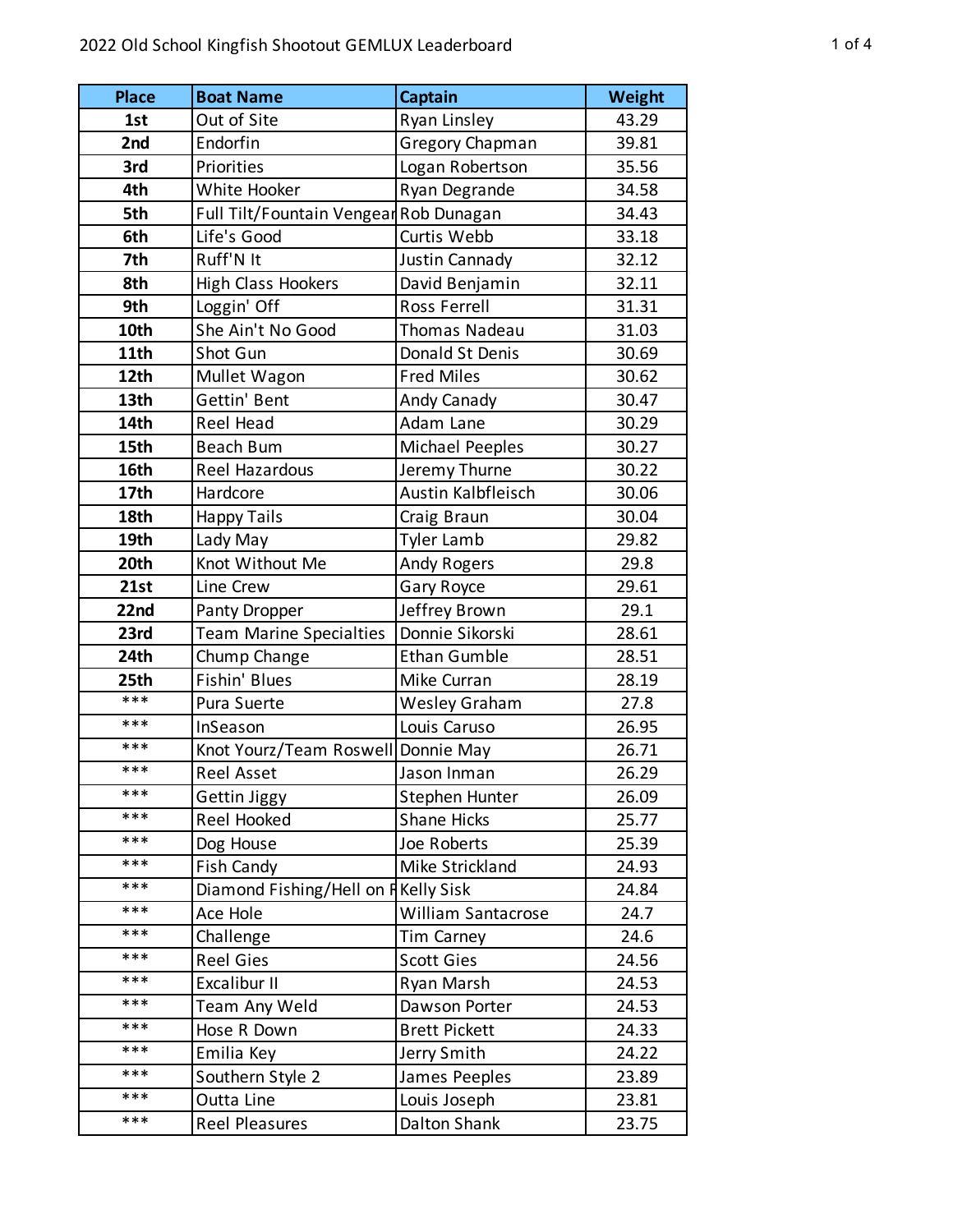| *** | <b>Total Chaos</b>      | Jason Solano           | 23.68 |
|-----|-------------------------|------------------------|-------|
| *** | Double D-Neptune Beach  | David Duvall           | 23.54 |
| *** | Desperado 2             | John Uebel Jr          | 23.49 |
| *** | Hakuna Matata           | Keith Wilson           | 23.24 |
| *** | <b>Waxed Out</b>        | Carl Darley            | 23.18 |
| *** | <b>Free Sunshields</b>  | <b>Brad Brynteson</b>  | 23.09 |
| *** | Daddy's Daycare         | <b>Blake Carter</b>    | 22.86 |
| *** | Scallywag               | Cody Mills             | 22.86 |
| *** | <b>Reel Wired</b>       | Jeff Mcgregor          | 22.63 |
| *** | <b>Time Machine</b>     | William Crabtree       | 22.63 |
| *** | Polar Beer              | Casey Riley            | 22.31 |
| *** | Gamechanger             | Nathan Stuart          | 22.3  |
| *** | <b>Reel Quick</b>       | Jerry Carter           | 21.59 |
| *** | Screw-N-Off             | <b>Randall Newcomb</b> | 21.58 |
| *** | <b>Reel Estate</b>      | <b>Brian Mercier</b>   | 21.56 |
| *** | Redline                 | Eron Hall              | 21.51 |
| *** | <b>Reel Obsession</b>   | Michael Murray         | 21.5  |
| *** | N2Deep                  | <b>Kelly Burres</b>    | 21.38 |
| *** | Team Sea Vee            | David Ward             | 21.23 |
| *** | Relentless              | <b>Terry Scott</b>     | 21.21 |
| *** | Recess                  | Michael Bell           | 21.2  |
| *** | Fishtastic              | <b>Craig Sutton</b>    | 21.18 |
| *** | Knotty Hooker           | Mark Panozzo           | 21.04 |
| *** | <b>Irie Tides</b>       | Christopher Smith      | 21.01 |
| *** | 3 Fish & A Lady         | Mike Davidson          | 20.74 |
| *** | <b>Wanda's Diamonds</b> | Leroy Kinlaw           | 20.73 |
| *** | Unleashed               | Robert Pringle         | 20.69 |
| *** | <b>Tipsea</b>           | Ty Andrews             | 20.65 |
| *** | Deez Knots              | <b>Russ Mikos</b>      | 20.45 |
| *** | Pack Dog                | Nick Caruk             | 20.32 |
| *** | Rodzilla                | <b>Ricky Register</b>  | 20.25 |
| *** | Hook'n Aint Easy        | Tommy Shelton          | 20.13 |
| *** | Ms Sassy                | Charles Boldt          | 20.11 |
| *** | Sea Robin               | Robert Moody           | 20.06 |
| *** | Team Hoodz              | Jeff Sowell            | 20    |
| *** | Concrete Evidence       | Douglas Hunter         | 19.99 |
| *** | <b>Runnin Skinny</b>    | Michael Vitko          | 19.95 |
| *** | Streaker                | Roger Walker           | 19.94 |
| *** | <b>Salty Cricket</b>    | <b>Steve Medlin</b>    | 19.89 |
| *** | <b>Boiled SeaNuts</b>   | Robert Coleman         | 19.85 |
| *** | Clara Mae               | <b>Ben Sports</b>      | 19.8  |
| *** | Lattitude A Justin      | Justin Sallas          | 19.78 |
| *** | Alexandra               | Justin Ryan            | 19.68 |
| *** | B&B                     | Thomas Boney           | 19.66 |
| *** | Max Effort              | Chris Eason            | 19.48 |
|     |                         |                        |       |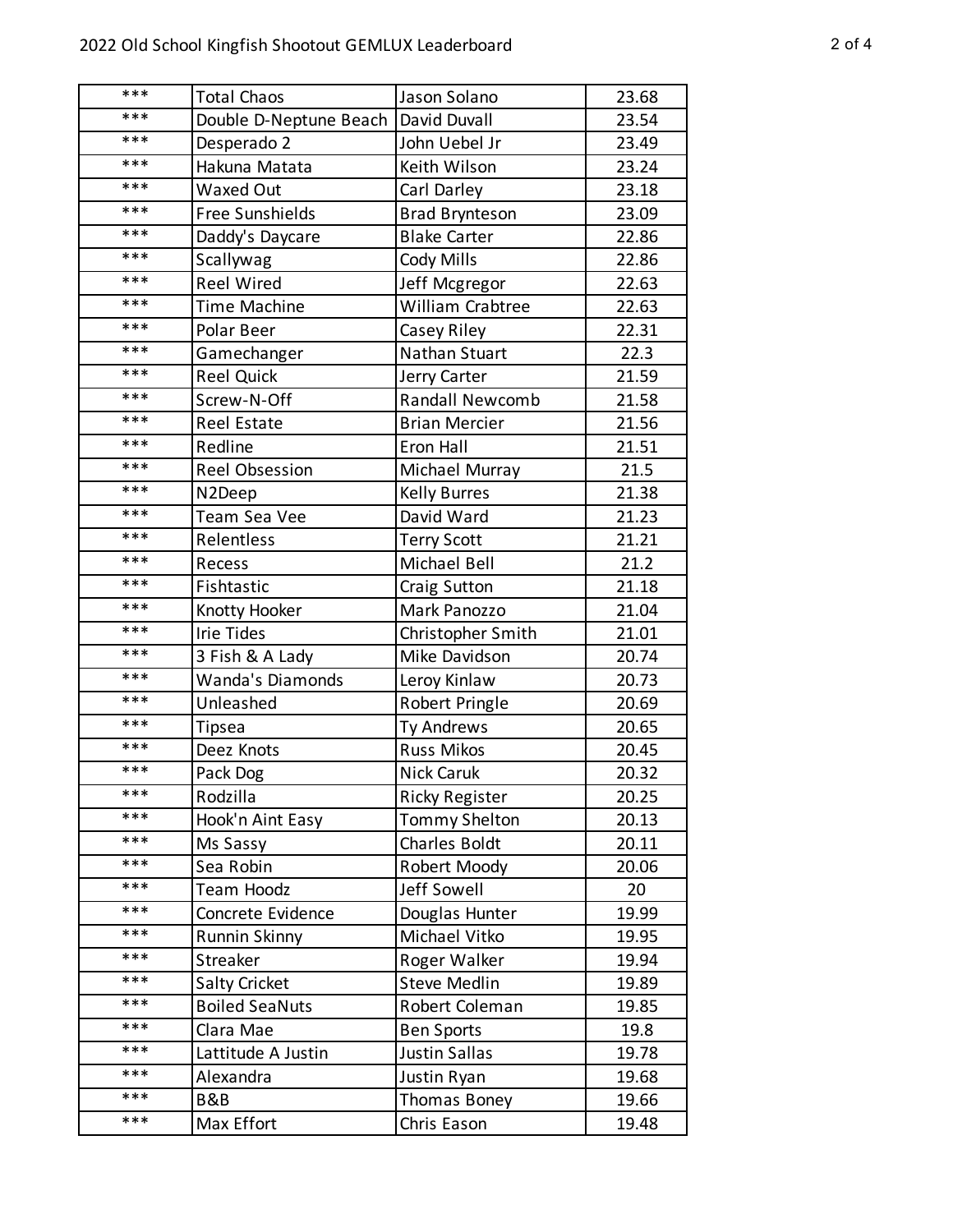| ***   | Flatline               | Ryan Kethman            | 19.39 |
|-------|------------------------|-------------------------|-------|
| ***   | <b>Total Vision</b>    | Shane Murray            | 19.31 |
| ***   | Legacy                 | Michael Woodie          | 18.88 |
| ***   | Gotcha II              | Darren Carter           | 18.75 |
| $***$ | <b>Reel Particular</b> | Paul Miller             | 18.72 |
| ***   | Wet Dreamz             | Rudy Wohlfarth          | 18.68 |
| ***   | <b>Blackfish</b>       | <b>Marty Snipes</b>     | 18.55 |
| ***   | Rough J                | Justin Lore             | 18.54 |
| ***   | Crawfish               | Kenny Crawford          | 18.51 |
| ***   | <b>Skirt Chaser</b>    | <b>Scott Brannock</b>   | 18.48 |
| ***   | Whippin Post           | Drew Castle             | 18.4  |
| ***   | Plumb Crazy 2          | Clayton Crabtree        | 18.38 |
| ***   | One Too Many           | Matt Milliken           | 18.2  |
| ***   | Vamoose                | Zach Crabtree           | 18.11 |
| ***   | <b>Another Tangle</b>  | Jerry Moulton           | 18.06 |
| ***   | Cajun Queen            | Tom Taylor              | 18.04 |
| ***   | Helen of Troy          | <b>Troy Morris</b>      | 17.94 |
| ***   | <b>Reel Smokerz</b>    | <b>Steven Mousa</b>     | 17.84 |
| ***   | Jolene                 | Joseph Keating          | 17.83 |
| ***   | Enterprise             | Max Bass                | 17.72 |
| ***   | El Molo                | Zac Studivant           | 17.7  |
| ***   | Round 2                | Joe Wallis              | 17.55 |
| ***   | Reel Honky             | Mac Powers              | 17.45 |
| ***   | Good Life              | Dennis Hollingsworth    | 17.17 |
| ***   | <b>Back By Lunch</b>   | Saffron Algozzini       | 17.07 |
| ***   | Ice Cold Money         | <b>William Sink</b>     | 17.02 |
| ***   | Turn 3                 | Geoff Stam              | 16.98 |
| ***   | HooNeu                 | Marc Neu                | 16.98 |
| $***$ | <b>Reel Shocker</b>    | Hunter Gambrell         | 16.88 |
| ***   | <b>Glory Hull</b>      | Michael Burke           | 16.84 |
| ***   | Navy Boat              | <b>Edward Emery</b>     | 16.79 |
| ***   | The Salty Deadbird     | <b>Chandler Evers</b>   | 16.65 |
| ***   | <b>Reel Stock</b>      | Donald Stock            | 16.46 |
| ***   | Weed Line              | Jordan Johnson          | 16.01 |
| ***   | She Gotta Weigh        | Mike Best               | 15.88 |
| ***   | Hoos on First          | <b>Gary Terrell</b>     | 15.76 |
| ***   | Unsportsmanlike        | James Howell            | 15.56 |
| ***   | Big Pig                | <b>William Kreiling</b> | 15.52 |
| ***   | Slappin Seas           | Daniel Dillon           | 15.43 |
| ***   | No Slack               | Christian Hazouri       | 15.38 |
| ***   | Fat Chance             | Adrian Heilman          | 15.37 |
| ***   | <b>Reel Risky</b>      | Jamichael Semein        | 15.02 |
| ***   | Salt Therapy           | Paul Gallup             | 14.89 |
| ***   | Change of Plans        | Jonas Rivenbark         | 14.85 |
| ***   | Reel Broke             | Mark Strickland         | 14.84 |